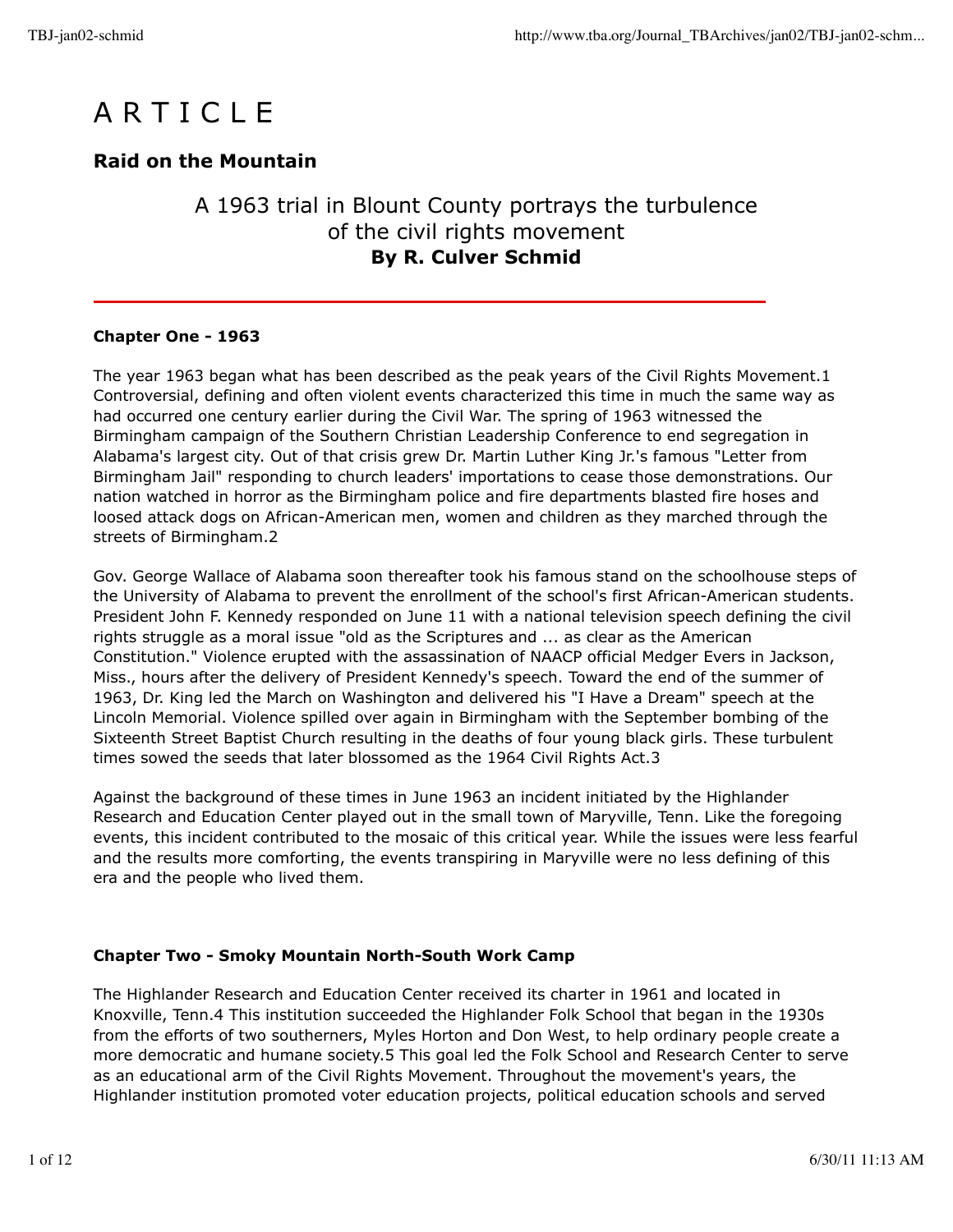other important education roles for the movement.6 Training such movement soldiers as Rosa Parks and Martin Luther King Jr., the school was termed by its enemies a "Communist Party training school."7

Implementing this mission, the center launched its Smoky Mountain North-South Work Camp in the spring of 1963 on property located in Blount County, Tennessee, leased by the center from a supporter living in Massachusetts.8 Lying at the base of Rich Mountain beside the Great Smoky Mountain National Park boundary, the land was located off the only main highway running through Blount County to the National Park.9 The center developed a primitive camp complete with a cabin and two tents.10 Black and white students attending the camp worked together in an outdoor environment to develop a greater understanding of life with each other.11

Myles Horton recruited to lead the camp a young couple, Robert and Mary Lynn Gustafson, graduate students from Putney, Vt., who arrived at the camp in June 1963 with their one- and three-year-old children.12 Horton sent requests to college presidents and high school officials in the north who were friends of the Research Center, seeking students to attend the camp.13 Horton contacted Rev. Charles Billups, a minister significantly involved in Birmingham freedom marches that had occurred earlier in 1963, to provide black students for the camp.14 Mixing these ingredients, Horton assembled in June 1963 black and white youths ranging in age from 15 to 24 from diverse backgrounds and races to meet and discuss integration and the movement.15 Seventeen boys and girls arrived, 15 from Birmingham, Ala., and the remaining students from New York, Massachusetts, Illinois, Tennessee and Virginia.16 Amidst this serene outdoor setting in the summer of 1963 yet one more piece of the civil rights puzzle took shape.

### **Chapter Three - The Raid**

On the evening of June 20, 1963, almost all the members of the camp traveled to Oak Ridge at the request of families there wanting to know more about integration in Birmingham.17 Bob and Mary Lynn Gustafson remained at the camp with their two young children.18 The Gustafsons awoke late that night when the Oak Ridge families returned the campers.19 While the campers normally returned to their tents by midnight, this evening the lengthy trip from Oak Ridge had them arriving around 2:30 a.m.20 Bob retired to the cabin occupied by the Gustafsons with their children while Mary Lynn coordinated the proper return of the campers to their tents.21

This scene awaited the five police cars and nine officers representing the combined forces of the Blount County Sheriff's Department and the City of Maryville Police.22 Led by Sheriff Roger Trotter and Police Chief John Bluford, the police forces met at Wilson's Restaurant, a well-known landmark situated on the new Walland highway in Townsend.23 The law enforcement officials then turned off the highway and followed the road around Laurel Lake heading toward the boundary line of the National Park.24 These men next parked their cars near the National Park boundary line and proceeded to follow the dirt road toward the camp.25 Troopers followed the dirt road until they were approximately 10 yards from the camp, where they sat and observed for 10 to 15 minutes the campers returning from their Oak Ridge trip.26

Why were numerous officers available that evening crouching in the background watching the camp students? According to Blount County Sheriff Roger Trotter, the sheriff's department received 11 to 15 phone calls during the week prior to this event stating that there is going to be "God damn negro blood running off that mountain up there if we didn't do something about it."27 Earlier that evening three other anonymous calls allegedly were received making the same claim.28 According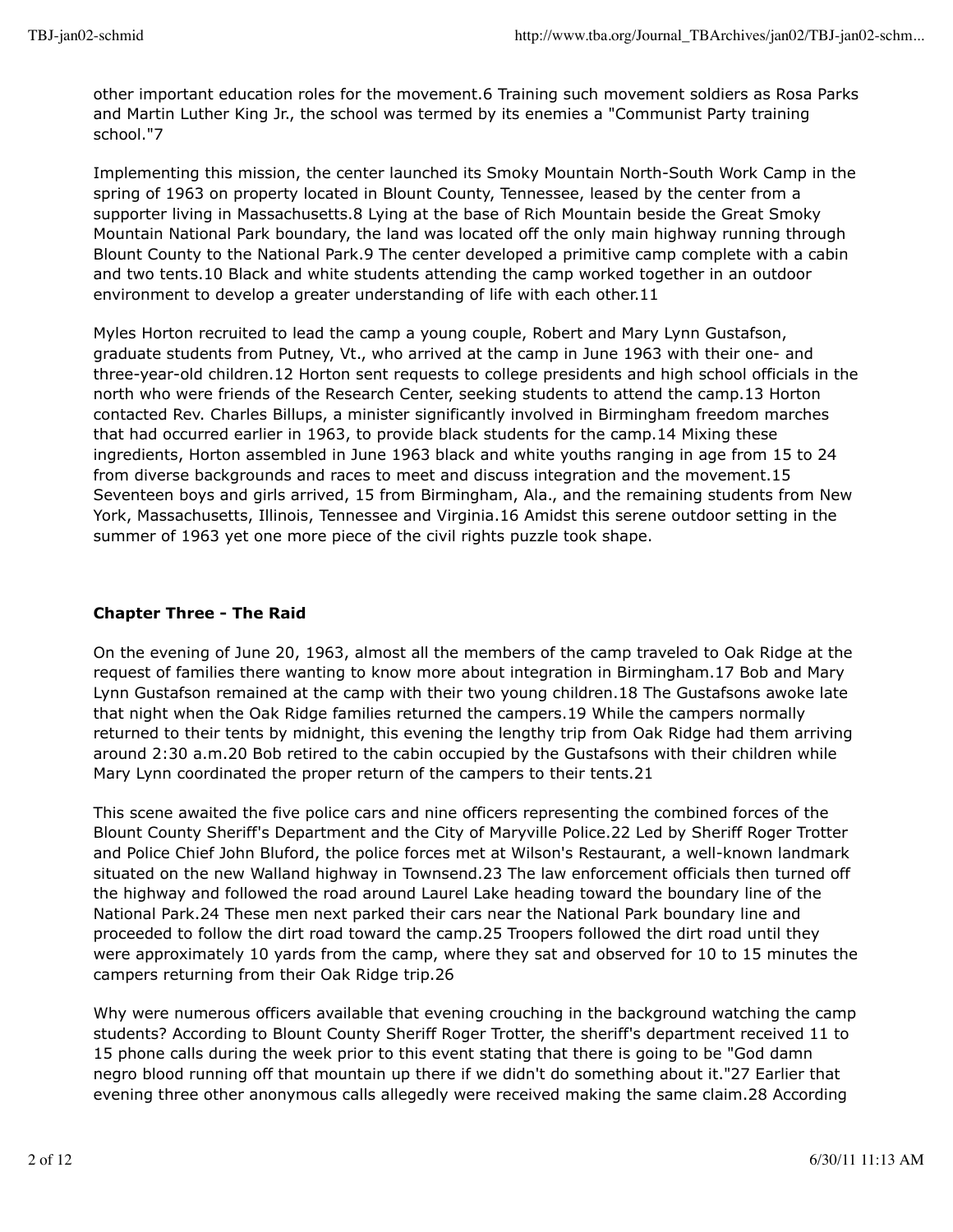to the chief law enforcement officer of Blount County, he and his squad approached the camp between 2:30 and 3 a.m. in response to this alleged threat of violence.29

#### **Chapter Four - The Arrest**

These law enforcement officials hid within eyesight and hearing distance of the work camp tents, armed with pistols and shotguns but without search or arrest warrants.30 The dirt road they followed to the camp site brought them not only to the National Park boundary line but also, as pointed out at trial by the defense counsel, across private property which they had no legal right to enter.31 Lying in this legal no man's land, the law enforcement officials testified to the sight of black boys entering white girls' tents, sitting on beds, laughing, giggling and cutting up as teenagers are wont to do. Some of the campers partially disrobed while one officer testified that he witnessed one of the girls leaving the camp tent as she put on her bra.32

After observing this scene for 15 minutes, the officers had seen enough and advanced into the camp ordering students from the tents and placing them under arrest. The officers traveled to the cabin and removed Mr. and Mrs. Gustafson and their children. Police then searched the campers and discovered a pint of whiskey.33 Continuing on without cover of an appropriate search warrant, the officers rummaged through the contents of the Gustafson cabin and located a full bottle of vodka.34 Making no mention of any outside threat or desire to protect the students from that threat, the officers instructed the campers to march as they were down the dirt road to the police cruisers. No outside threat of harm made its presence known.

Police and sheriff's department officials delivered the suspects, including the Gustafson children, to the Blount County jail where they were formally charged and placed in separate cells.35 The suspects (men, women and children) were informed of the charges against them and released the next day after spending the night at the Blount County jail.36 Warrants against Bob and Mary Lynn Gustafson charged them with contributing to and encouraging delinquency of campers.37 Warrants were also filed asserting related charges against various campers and camp leaders:

Judy Kepes with lewdness and disorderly conduct; Robert L. Gustafson with possessing whiskey and lewdness; Robert L. Seals with possessing whiskey, disorderly conduct and lewdness; Mildred Anderson with disorderly conduct and lewdness; Barbara Craig with disorderly conduct and lewdness; and Jose Liege with disorderly conduct and lewdness.38

Myles Horton, executive director of the Highlander Research Center, posted the necessary bonds in order to release the defendants.39

# **Chapter Five - The Trial**

Four days after the raid on the camp, the defendants appeared before a special joint session of the General Sessions Court and the Juvenile Court of Blount County. According to the reporter covering the trial for Knoxville's morning paper, 200 people packed the courtroom and 100 waited outside.40 Acting Sessions Court Judge William H. Shields and County Judge Asher Howard presided. Assistant Attorney General William Felknor and special prosecuting attorney D.H. Rosier appeared on behalf of the state. Edward F. Lynch, a Maryville attorney, appeared on behalf of the defendants.41 Over a two-day period of time, the state presented many witnesses including the Blount County sheriff and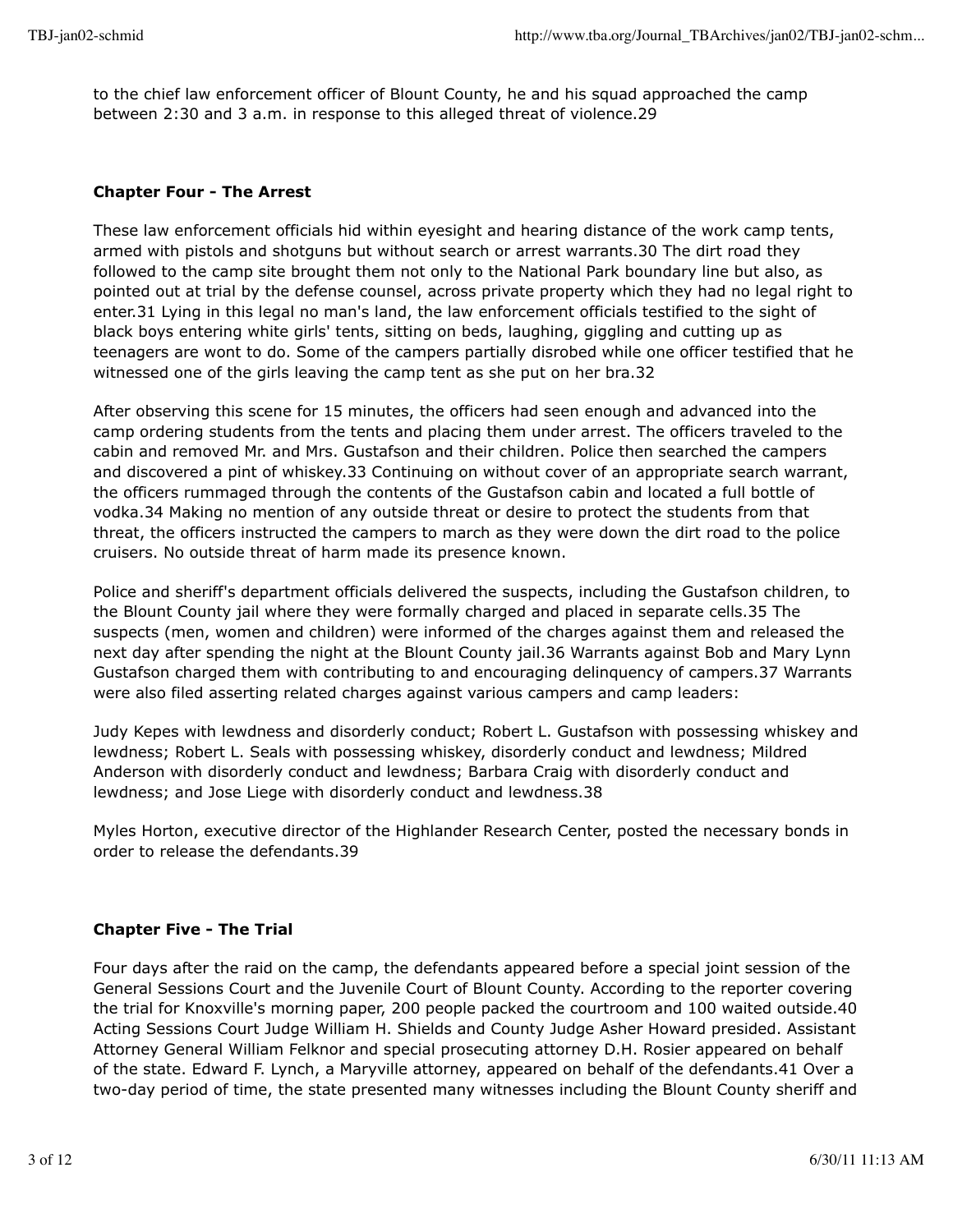several deputy sheriffs. The defense brought to the stand Mr. and Mrs. Gustafson, three of the students and Myles Horton, executive director of the Highlander Center.

The testimony of the prosecution witnesses focused on the "disorderly conduct" of the participants observed by the officers.42 By their own admission, the police and sheriff were seeking to protect the campers from bloodshed.43 Proof was offered regarding the existence of vodka and whiskey, possession of which at that time was illegal in Blount County.44 The defense offered evidence that not only had the vodka found with the camp director been confiscated from a camper upon his arrival45 but also attempted to show that the bottle contained water rather than vodka.46

Much of the testimony addressed the question of reasonable search and seizure by the police. No search or arrest warrants were issued in connection with the raid. The defense went to great lengths to show that the police officers left any public road or public property and made the arrests on private property in violation of the constitutional rights of the defendants.47 The state asserted that the officers never left a public road while observing the camp scene.

Little evidence was submitted that suggested that any indecent behavior was observed by the police officers except the testimony regarding the one girl seen leaving the tent while adjusting her bra.48 Officers testified that they saw black and white male and female campers in the same tent talking but not in physical contact.49 During the two-day trial, cases charging juveniles with disorderly conduct were dropped as a result of their ages.50

Digesting the two days of testimony, the court relied upon the statute making it illegal to possess intoxicating liquors in Blount County and ruled that Robert L. Seals, one of the campers, and Robert L. Gustafson were both guilty and fined \$10 plus costs.51

The court next convicted camper Judith Kepes of lewdness and fined her \$15 relying upon testimony that stated that Miss Kepes (a white female) and black male campers went into her tent fully dressed where noise and statements relating to sex were allegedly heard by the sheriff's deputies.52 The court favorably recited the testimony of the officers that some of the participants were disrobed, loud and at least one woman was seen with her breasts exposed. The court further cited as evidence of lewdness the existence of boys in girls' tents and girls in boys' tents at 3 a.m.53 The remaining defendants (Barbara Craig, Mildred Anderson, Judy Kepes, Jose Liege and Robert Seals) were there approving, making or assisting these actions. Accordingly, the court found these individuals guilty of disorderly conduct, fixing their fines at \$5 plus costs.

Judge Howard on behalf of Juvenile Court then addressed the charges against camp directors Mr. and Mrs. Gustafson. The General Session Court's foregoing recitation of activities by the campers left little doubt in the judge's mind that these actions contributed to the delinquency of minors. Accordingly, the judge bound the Gustafsons to the grand jury on those charges.54

# **Chapter Six - The Appeal**

With the convictions for disorderly conduct and illegal possession of alcohol determined by the Blount County General Sessions Court, the defendants on June 26, 1963, filed an appeal to the Blount County Criminal Court. Each defendant and a bonding company signed their appeal bond making the bonds payable to the General Sessions Court. At an Aug. 5, 1963, hearing before the Blount County Criminal Court, the Blount County district attorney surprisingly moved to dismiss the defendants' appeals on the basis of their failure to file proper appeal bonds. The Criminal Court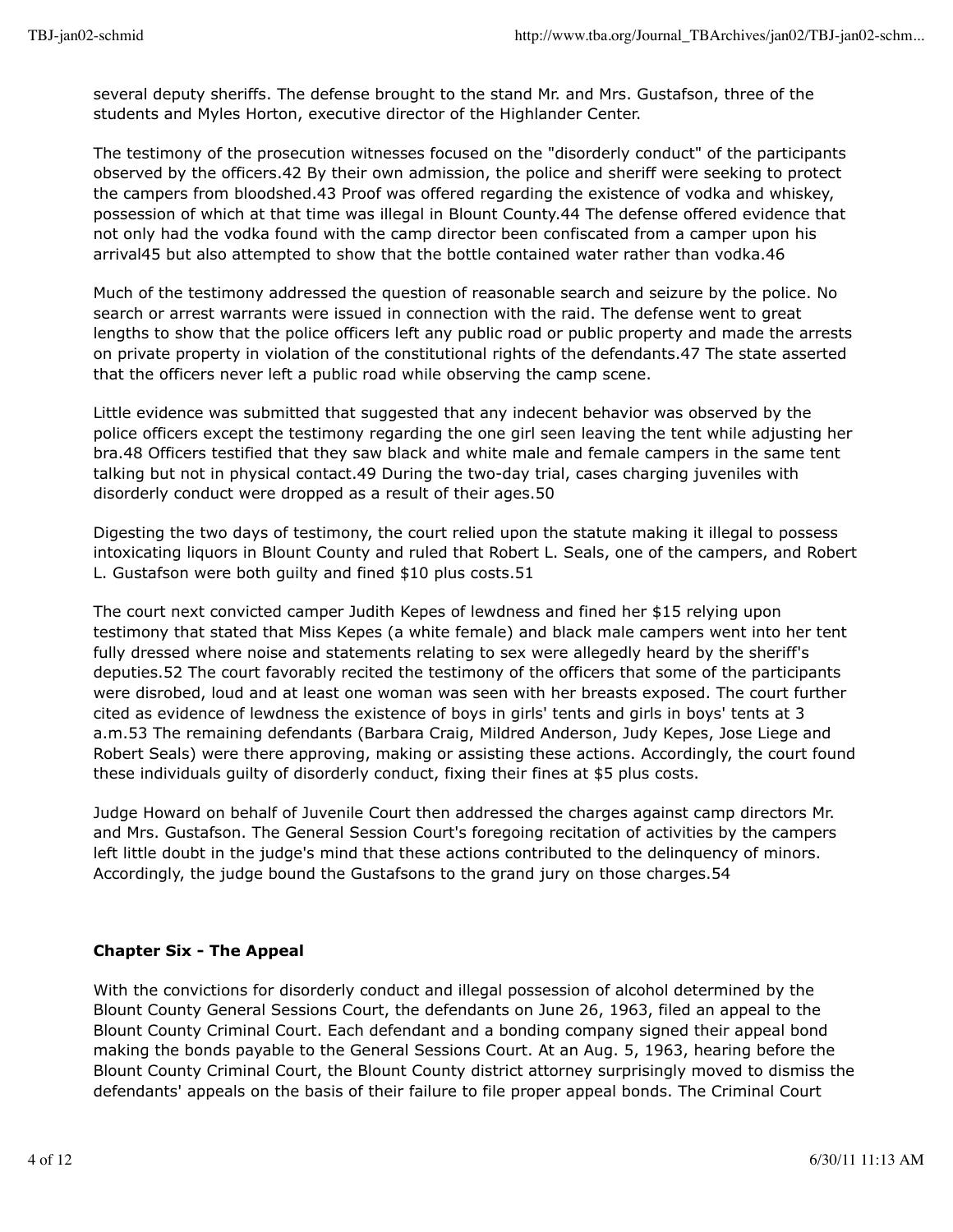ruled that the bonds were improperly completed by making them payable to the Blount County General Sessions Court rather than the correct payee, the State of Tennessee. The Criminal Court at the same time refused to allow the defendants to amend the appeal bonds to state the correct beneficiary. The district attorney's motion to dismiss the appeals was granted.55 The defendants subsequently retained Knoxville attorneys Bernard E. Bernstein and Charles D. Susano Jr., who on May 28, 1965, petitioned the Tennessee Supreme Court for a Writ of Error seeking review of the Blount County Criminal Court's dismissal of the defendants' appeal.56

Just over one year after the raid, the Blount County Juvenile Court convened for the trial of the Gustafsons on charges for delinquency of a minor. The Blount County district attorney unexpectedly moved to dismiss all charges. No explanation has been found as to why the district attorney dismissed these actions one year after the preliminary hearing.57

On Nov. 3, 1965, Hamilton S. Burnett, chief justice of the Tennessee Supreme Court, delivered a written opinion on behalf of the court reversing the action of the Blount County Criminal Court denying the defendants the right to amend their appeal bonds. The defendants' appeal was allowed, and the case remanded for trial to the Criminal Court of Blount County. The Supreme Court concluded that the Criminal Court's ruling that the bonds were improper, and as a result, the appeals prohibited, violated the constitutional rights of the defendants. Counsel for the defendants had specifically argued that the defendants' liberty and property had been taken from them without due process of law as prohibited by Article I, Section 8, of the Tennessee Constitution and the 14th Amendment of the United States Constitution.58 Consequently, the ruling by the Supreme Court of Tennessee insured the defendants a full, fair and impartial hearing of the charges against them as provided by the state and federal constitutions.

On motion of the Blount County district attorney, the Blount County Criminal Court on Dec. 6, 1965, ordered that the cases pending against the remaining defendants were nolle prosequi upon payment of court costs by the defendants. Almost two and one half years after the raid on the North-South Work Camp by the Blount County law enforcement officials, the defendants finally walked free, records clean, less court costs.59

# **Chapter Seven - The Real Issues**

The first words on the first day of the hearing before joint session of the Blount County General Sessions and Juvenile Court underscored the tension generated by this incident in the courtroom and the community. Amidst this highly charged atmosphere, Judge Shields stated, "I want to make the statement that since there has been a good deal of publicity in the newspapers regarding this trial, ... there will be no picture taking, no moving around, no noise, no spoken word from the participants, or from the audience except counsel and the witnesses on the stand, and the court will not hesitate, and Judge Howard will not hesitate, to hold anyone in contempt violating that caution."60 A press release (which appears to have been prepared by the Highlander Center) designed to raise defense funds for the appeal, while certainly subjective, captured the flavor of the scene from the defendants' view.

The trial itself lasted three burning hot days. The steamy courtroom was packed with audibly hostile spectators. At one point in the trial, the special assistant prosecutor, who put in his case with revivalistic fervor, drew cries of "Amen, Amen" when he said, "I think a lot more of the colored people there in the camp than I do of the white ones." A phalanx of characters, evidently Klansmen, each day parked themselves in the first row of seats and during the recesses blocked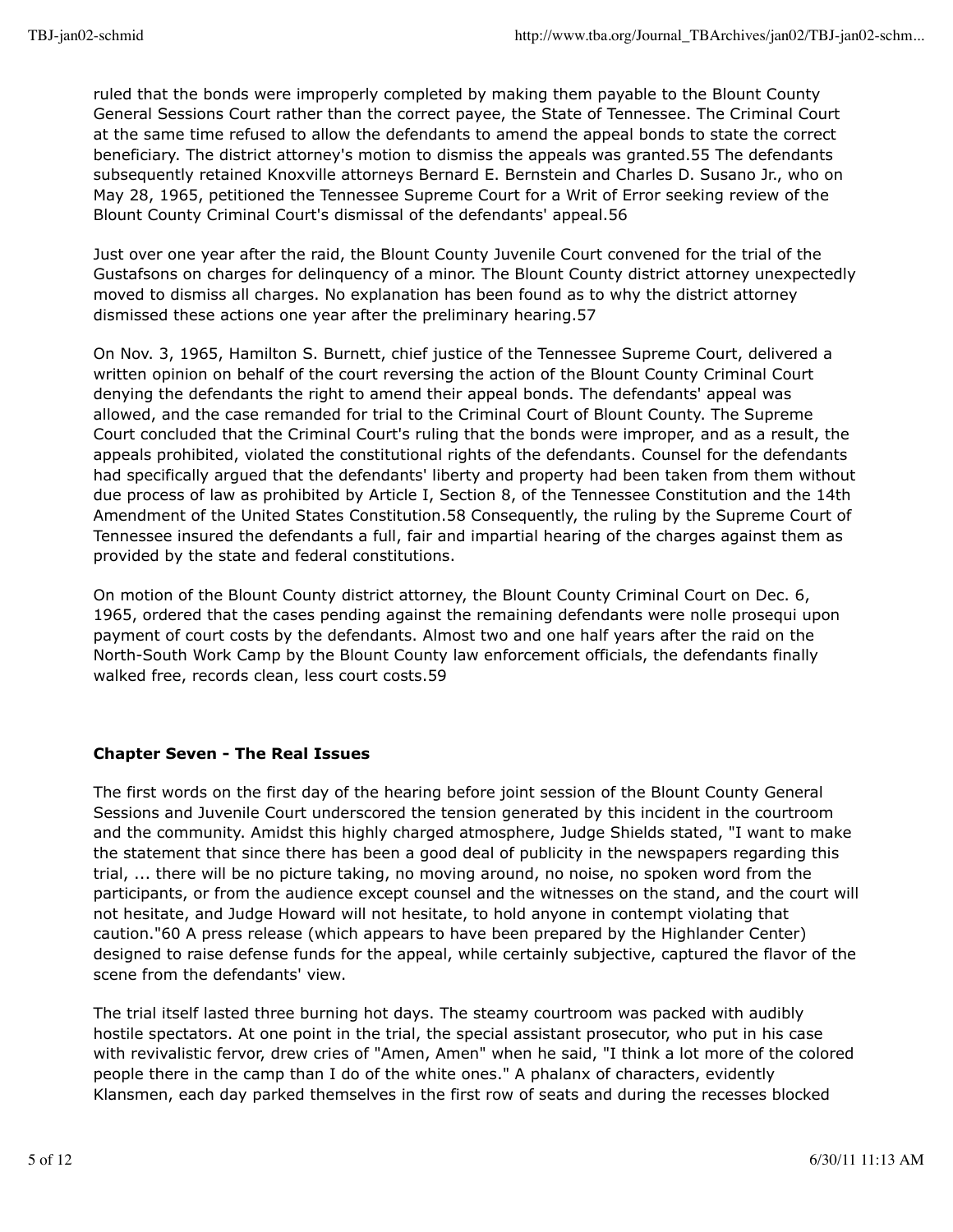the defendant's access to the drinking fountains and restrooms. Apparently they continued to do so even after a warning from one of the presiding judges. That judge, incidentally, conceded during the trial that he had been receiving threatening telephone calls during this course. The deputy sheriff in charge of the court house bullied and harried the defense in the preparation of this case. He even tried to deny them access to the conference room in the library, and one of his deputies threatened one of the witnesses with a posse. The prosecution during the trial resorted to an unabashed appeal to racial and sectional prejudice, which was intermixed with ranting against communism and digs at the Kennedys, and at Cambridge, Mass.61

Set against this stage, racial undercurrents affected the players participating in this drama. Witness the comment of Judge Shields, who, after remarking that he was not influenced by the two persons calling his home to intimidate him the night before the last day of the trial, declared as he delivered his ruling: "In so far as interraciality has to do with this case, it is absolutely nothing, nothing whatsoever."62 Special Prosecutor Rosier, while addressing the allegedly lewd acts made by the black and white camp defendants, unwittingly displayed that for him, and the crowd assembled in the courtroom, race mixing was the issue.

This case, of course, doesn't make it any better, the fact that some are white and some are colored. And I'll say this, your Honor, I think a lot more of the colored people there than I do of the white ones (from the audience: Amen, Amen).63

Responding to this remark, the defense counsel countered:

Mr. Rosier would have this court believe that the charges would have been the same, the treatment would have been the same, the results would have been the same. If your Honor please, Mr. Rosier doesn't believe that. The general assembly and all these television people and all the publicity people, the people in the courtroom are not trying this case, if your Honor please. These people do not believe that ... This is the point that I think is so terribly important, that the court I am sure understands and appreciates, that these people were treated the way they were treated, these charges were made and these sayings were done because of a race-mixing situation.64

While superficially focusing the argument on the delinquency charges, the special prosecutor's words, taken in the context of the entire trial, implied a broader application to the Civil Rights Movement. The prosecutor began describing the "terrible situation" to which these juvenile campers were subjected.65 According to attorney Rosier, the leaders of the camp "promised a thrill" to these children in a way that "a spider entices a fly."66 The prosecution worried that these camp leaders would recruit local children to the movement and infiltrate the community with these scandalous ideas just as had occurred in Birmingham.

I don't believe this county is going to permit that thing to take a foothold here. And the time to stamp it out is the time to jail people like these Gustafsons who are responsible for it, who lured these children in there, who permitted these things to go on ... And I believe that this court, judges, I am talking to both of your Honors now, will send out the word, "Folks, we better skip Blount County." If things like this are going on, let them originate somewhere else, and not permit them to dirty and to bring filth into a clean and decent county, and give them the kind of treatment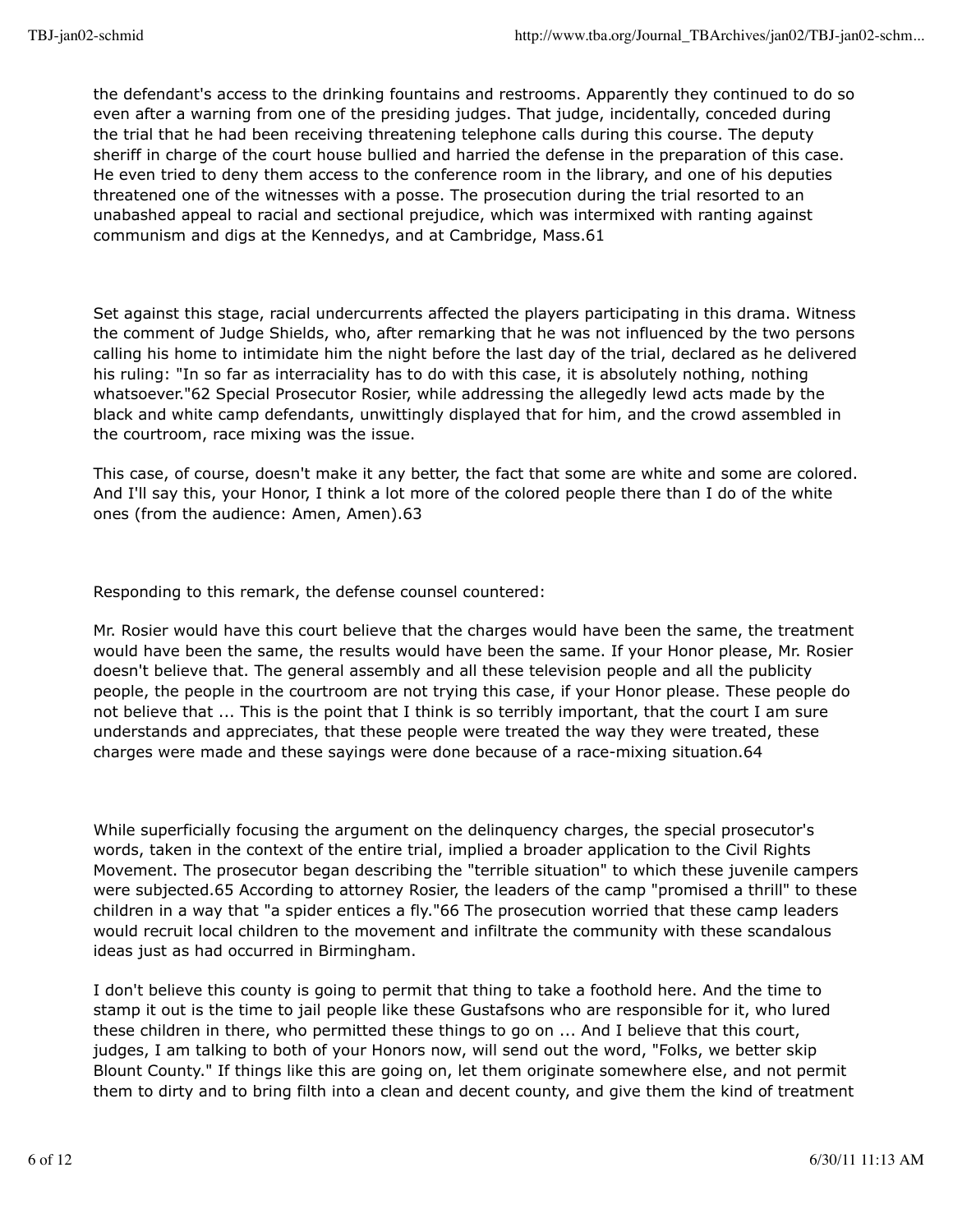that they can understand, and from which they will know these operations are not going on here in the shadow of the Great Smokies, at least on this side of the mountain.67

Using the defense of protecting their community from "outsiders," the prosecution wove a tale fraught with outside agitators bringing their foreign ideas to this "peaceable community" by letting their "poison ooze out in the community ... working up one race against another."68 The prosecution spent some of its trial time cross-examining defendant Bob Gustafson, who explained how his original foray into the area was through his research with the Tennessee Valley Authority (the vestige of New Deal social policy that dominated the region).69 This led the prosecutor to explain to the court his interest in TVA as a way to prove the delinquency charge against the Gustafsons when he told the court he was trying "to show what kind of people they are and whether they are the kind that would be expected to contribute to the delinquency of a minor. And we want to try to show who they've been around with, who they've been sponsored by, and what they are up to, if the court will let us."70 Before the trial completed, the prosecution raised the specter of the Kennedy administration and Attorney General Robert F. Kennedy, distinguishing this case from the nation's chief law enforcer's interpretation of the Constitution.71

Concluding his closing statement, special prosecutor Rosier urged the court to send a message to outsiders seeking to change the Blount County way of life:

... it would be a wholesome thing for this court to send out to Putney and to Cambridge and to Birmingham, "You do what you like there, or you go somewhere else. But don't come in to Blount County." Let's just splatter this thing out right now, if the court please, and get rid of it. And not permit it to take a toe-hold here, because, as I say the colored people in this community are just as strong against it as the white people are. We're united on that. We're getting along. The best citizens of both races have spent long hours together and I was told by one just yesterday, one of our prominent editors, that substantial progress has been made. And now the effort of that committee would be nullified if a thing like this was permitted to go on.72

As if caricaturing TV deputy Barney Fife, Rosier lauded the law enforcement that brought an end to the camp: "And I don't think, I don't think that in view of the attitude of the two sides - well, I won't say two sides - of the citizenry of this county, both white and colored, I think they're happy that this thing was nipped in the bud."73

In a grand finale, Rosier urges the court to offer gratitude to the law enforcement officials leading the raid and reject the out-of-state meddlers like the Gustafsons who, according to Rosier, have for years sought to destroy the country's "best institutions." "Why, your Honor knows they were after the Federal Bureau of Investigation for years, and they wanted to destroy the Unamerican Activities Committees and all that. Of course, I think they are a little more friendly with the FBI now than they used to be. But go after the people who might show us up, destroy them, impugn their motive. I repeat, if the court please, that instead these officers deserve our whole-hearted thanks for a job well done. They did their duty. They acted wisely under the circumstances. They did all they could."74

No mention was made regarding the individuals who were threatened violence if the camp was not closed. Nor was it mentioned that the evening before the first day of the trial a fire of unknown origin destroyed the work camp.75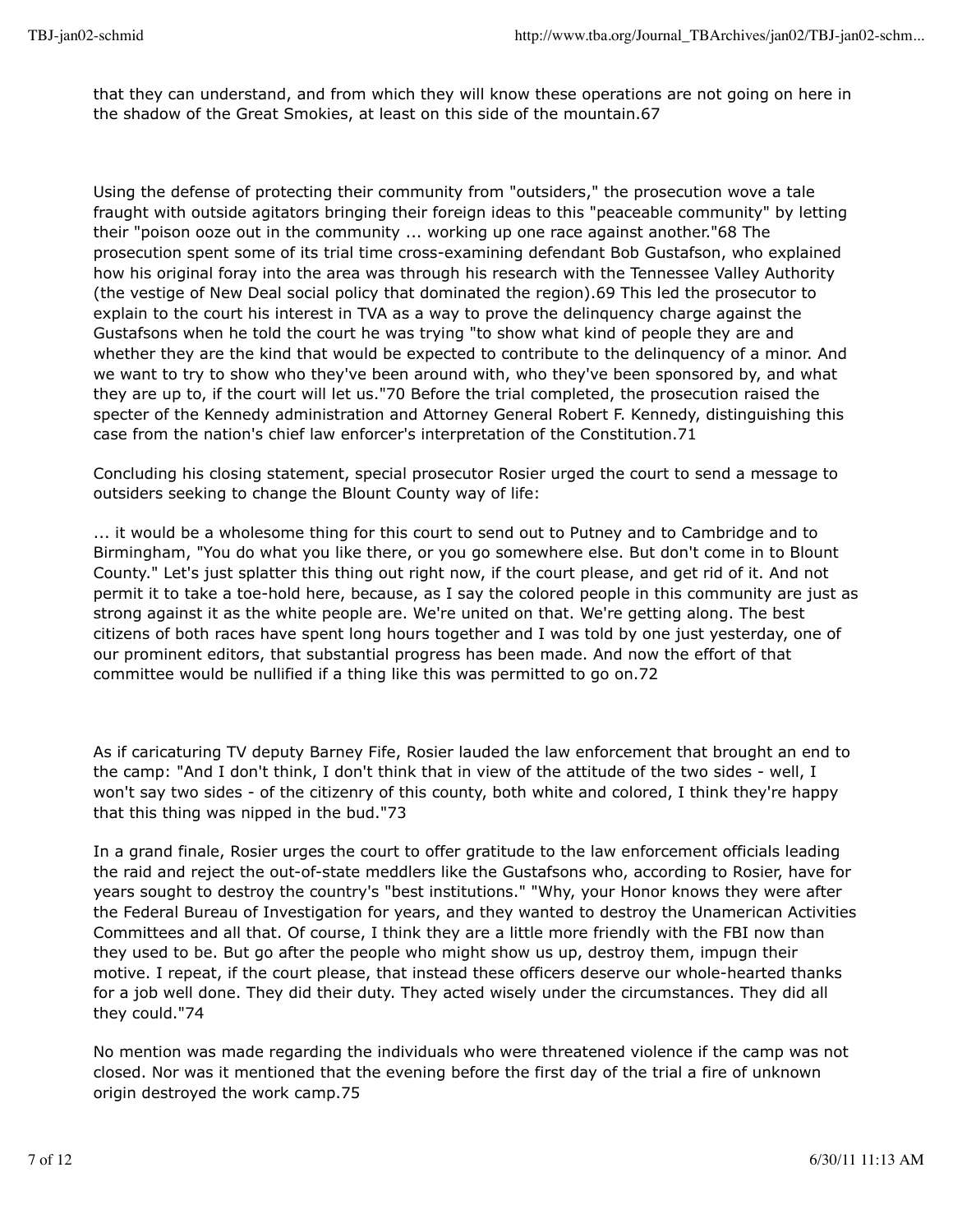# **Chapter Eight - Civic Virtue**

In a recent book review of an account of the civil rights struggle in Birmingham, one commentator examined the failure of law enforcement during that era:

The most chilling element in this book is not the Klan, the fire hoses, the bombings or the racist epithets. It is the portrait of the law, and of law enforcers, sustaining injustice. We have traveled a great distance from Birmingham, but deep character flaws in nations, as in individuals, do not always disappear. They can lie dormant, mutate and emerge in crisis. The invocation of "rule of law" is so central to the system of American freedom that its perversion can shake the foundations. Law is not the same as morality. As King wrote from his Birmingham jail cell after defying a court injunction against demonstrations: "Everything Adolf Hitler did in Germany was 'legal' and everything the Hungarian freedom fighters did in Hungary was 'illegal.'76

During the most tension-filled years of the Civil Rights Movement, did Tennessee's justice system work for these defendants as intended by its creators? Did the levels of law enforcement officials (the Tennessee Supreme Court, the lower trial courts, district attorney and the police) properly fulfill their duties? Or did these officials abuse their power to protect their long-held way of life?

One can only conclude that Blount County General Sessions and Juvenile Courts failed to exert judicial leadership once this matter came to their attention. Noticeable Fourth Amendment violations occurred in the search and seizure of the work camp by police officials. Assertive rulings by the Blount General Sessions and Juvenile Courts regarding the constitutionality of the police search and seizure could have deterred the state's prosecution at the early stages of this trial and possibly avoided the long two years of terror experienced by the defendants as they awaited the slowly turning wheels of justice. Stronger judicial leadership in the lower court could have deflected the tragedy inflicted on the defendants guilty only of seeking to end the corrosive effects of segregation.

The greatest failure lies with the Blount County and City of Maryville police and sheriff departments. One must question the motives of these officials when they substantiate their actions as an attempt to protect the camp directors and campers. An armed raid at 3 a.m. defies explanation as to how it was intended to help the campers. While those of us 40 years later must try to understand the tenor of the times and the intense feelings generated from our country's transition from a segregated to an integrated society, other examples exist where law enforcement officials effectively diffused inflammatory situations with quiet negotiation and diplomacy. A trip by the sheriff to the camp directors during the day to investigate the camp, forewarn its residents and encourage their removal would have been an appropriate response. A law force truly intending to protect these defendants from danger would have been concerned about the potential for violence prior to their 3 a.m. arrival.

It is the excesses of law enforcement evidenced by the early morning raid of these officials that the Constitution and the appellate courts were designed to prevent. As appropriately described by the current chief judge of the Fourth Federal Circuit Court of Appeals in his book examining rulings of the U.S. Supreme Court:

Much of the Warren Court's revolution in the field of criminal rights may be traced to its suspicion of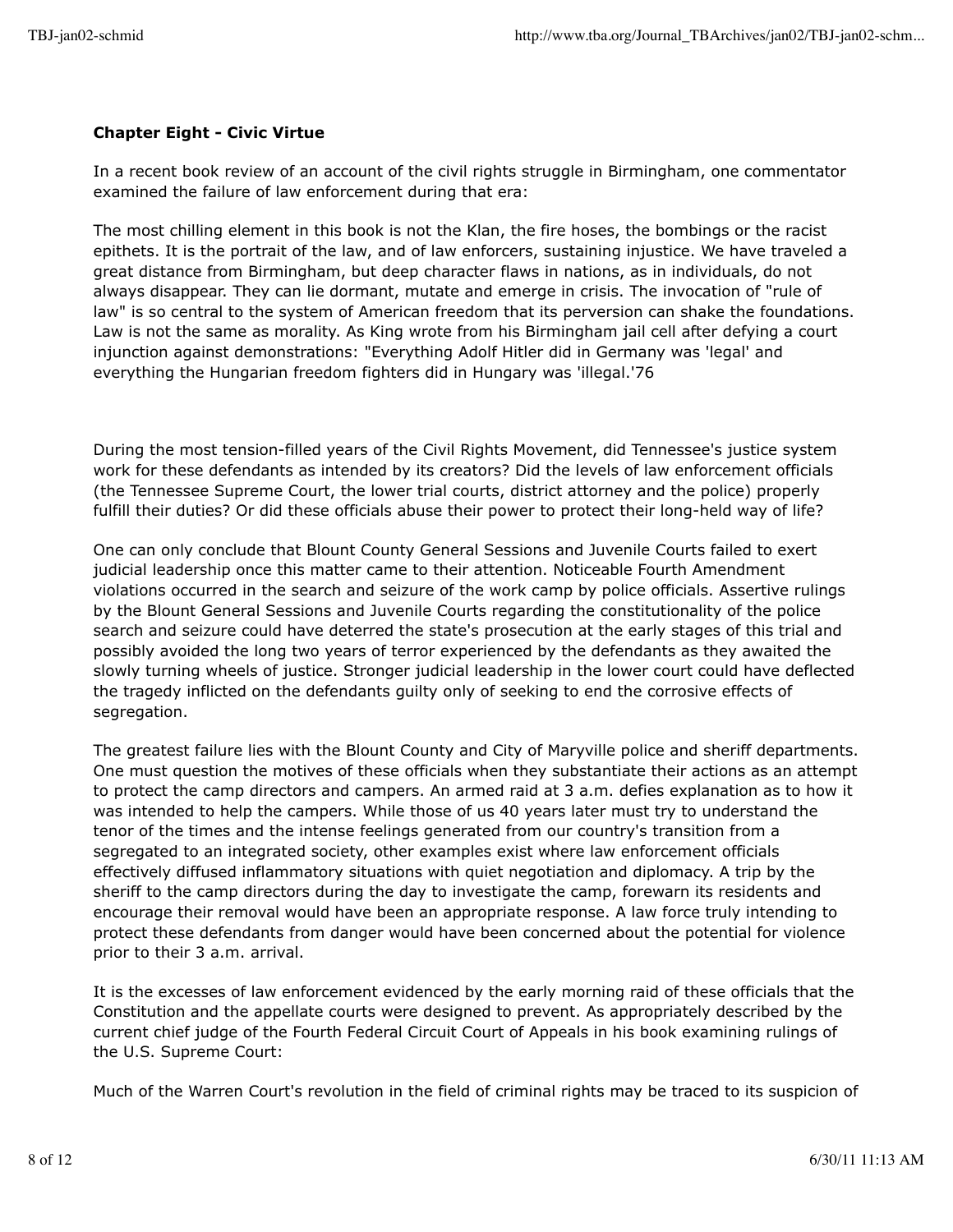the major actors in the criminal process, state judges, prosecutors, and, above all, the police. The idea was that, left to their own devices, these parties could not be counted on to dispense justice to persons accused of crime. Despite our valued Bill of Rights, history of American criminal justice has not been altogether an honorable one: stories exist, in the Supreme Court's own precedents, of a white sheriff and a posse whipping and even hanging illiterate blacks to exhort confessions.77

In the end, the Tennessee Supreme Court and its chief justice stood as the backstop against the loose ball that had rolled through the legs of local law enforcement and state court officials. Justice Burnett's clear, concise and firm opinion upheld the defendants' constitutional right to be heard. The state Supreme Court rebuked the blatantly wrong interpretation of the appeal statute by the lower courts. The Supreme Court exerted its constitutional leadership and made the trial courts give these defendants their day in court. The Supreme Court would not allow local officials to shade the light of public examination by terminating the defendants' rights on a strained and narrow interpretation of the law. The Tennessee Supreme Court did its job.

As television viewers are reminded each week as they watch the award-winning NBC television show "Law and Order," there are two elements of law enforcement - the police and the prosecutors. Did Assistant Attorney General William Felknor and D.H. Rosier Jr., special prosecutor for the state, fulfill their charges to uphold the law? Perhaps these prosecutors had no choice but to pursue the case presented to them by the police. On the other hand, prosecutors should have some say in whether there is sufficient evidence to prosecute a successful case. The looming search and seizure constitutional problems with this case should lead most reasonable prosecutors to question their chances to include evidence obtained from that likely unconstitutional procedure.

Yet these issues that would have given the prosecutor a legal basis to drop the further prosecution of this case were not utilized by attorneys Felknor and Rosier. In fact, special prosecutor Rosier introduced controversial and emotional appeals to racial issues throughout the trial. But in the end, District Attorney General Walker agreed to dismiss charges against the Gustafsons for contributing to the delinquency of a minor and ultimately accepted a nolle proscui plea from the defendants that allowed both sides to withdraw from the case without declaring a winner or loser. The reasons for the district attorney's actions are not revealed in available documents. One can only presume that the strong opinion from the state Supreme Court, and the potential constitutional problems with prosecution of the case, directed the district attorney to act appropriately.

But in the end the real lesson from these events is found in the actions of individual lawyers. For whatever reason, attorney Ed Lynch assumed the defense in a situation that extracted a personal sacrifice on his behalf. Even 40 years later, the poignancy of Lynch's writing in 1964 to explain the personal consequences suffered by him is real and apparent:

I have apparently been successful, too, in working out my difficulties with reference to the bar association ... The local bar association agreed, if I would leave the area, and terminate my practice in Blount County, further action on their charges would not be taken by them; I agreed, and subsequently found a place in Detroit, Mich. ...

There will be many difficulties, of course, in closing out my practice, and leaving my home - but these are preferable to staying and, eventually, if not immediately - being virtually "skinned alive," particularly by my "friends." I have learned a great deal during the past year and a half; but I am sure that, if I can get an opportunity to again get my feet on the ground, I will be much the better man for having undergone these difficulties. I will be selling my equipment here, as well as my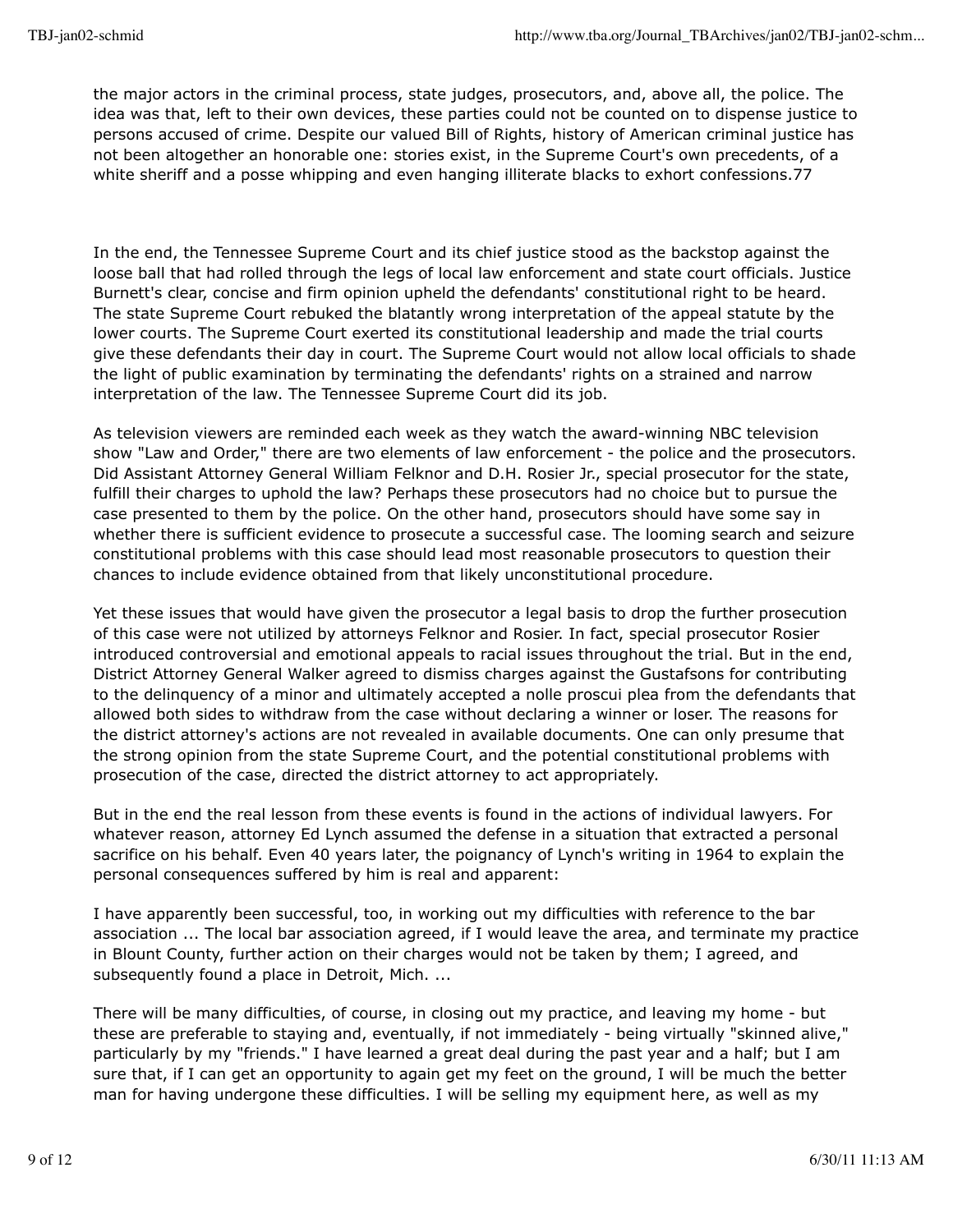home and furniture ...

During the past year and a half, I have not been able to practice, even if there had been any practice left; I have not been able to face the world, my friends and my clients who were left; therefore, and because this was necessary, I have worked almost the entire time on these lawsuits. My financial situation has vacillated between the ridiculous and the desperate.78

This case (possibly along with other unknown actions taken by Lynch) effectively ostracized him from his peers, his clients and his home. It is hard to find a clearer example of an attorney representing an unpopular defendant to the point that the attorney suffers personally on account of his willingness to uphold the rights afforded to his client by the Constitution.

Other counsel for the defense expressed similar concerns. Attorney Bernstein, writing to the Boston attorney who originally retained him on behalf of Judith Kepes, made the following remarks about his willingness to take this case:

You also told me that in civil rights cases the parties must consider the risks that are involved to the attorney at the local level. I undertook the defense of these cases when the former president of the Tennessee Bar Association turned you down and when your local counsel was being faced with disbarment. I undertook the defense of these cases knowing that it might jeopardize my career, my status at the bar, my ability to practice law in Blount County, and knowing further that it might have an adverse effect on my family.79

Associate Supreme Court Justice Thomas recently reminded us of the obligations imposed on citizens of our country, including its attorneys:

The founders warned us that freedom requires constant vigilance, and repeated action. It is said that, when asked what sort of government the founders had created, Benjamin Franklin replied that they had given us "a Republic, if you can keep it." Today, as in the past, we will need a brave "civic virtue," not a timid civility, to keep our republic.80

While the law is merely paper and ink, it becomes real, valid and a tool for justice only with the blood, sweat and courage of those citizens, and in this particular case attorneys and Tennessee Supreme Court judges, willing to practice their civic virtue and avoid timid civility.

#### *NOTES*

- 1. Taylor Branch, Pillar of Five, Preface (1998).
- 2. Carl M. Brauer, John F. Kennedy and the Second Reconstruction, 234 (1977).
- 3. Id at 230.
- 4. The Tennessee Encyclopedia of History & Culture, 424 (Carroll Van West ed. 1998).
- 5. Id at 423.
- 6. Id at 424.
- 7. Diane McWhorter, Carry Me Home, 237 (2001).

8. E. Lynch, Memorandum Regarding the Facts and Law Regarding the Cases Involving the State of Tennessee vs. Certain Individuals at The Smoky Mountain North-South Work Camp Located on Rich Mountain in Blount County, Tennessee, at 1 (undated).

9. Trial Transcript at 28, 29, State vs. Robert L. Gustafson, et al., Nos. 36768, 36764, 36762, 36763, 36761, 36769, 36770,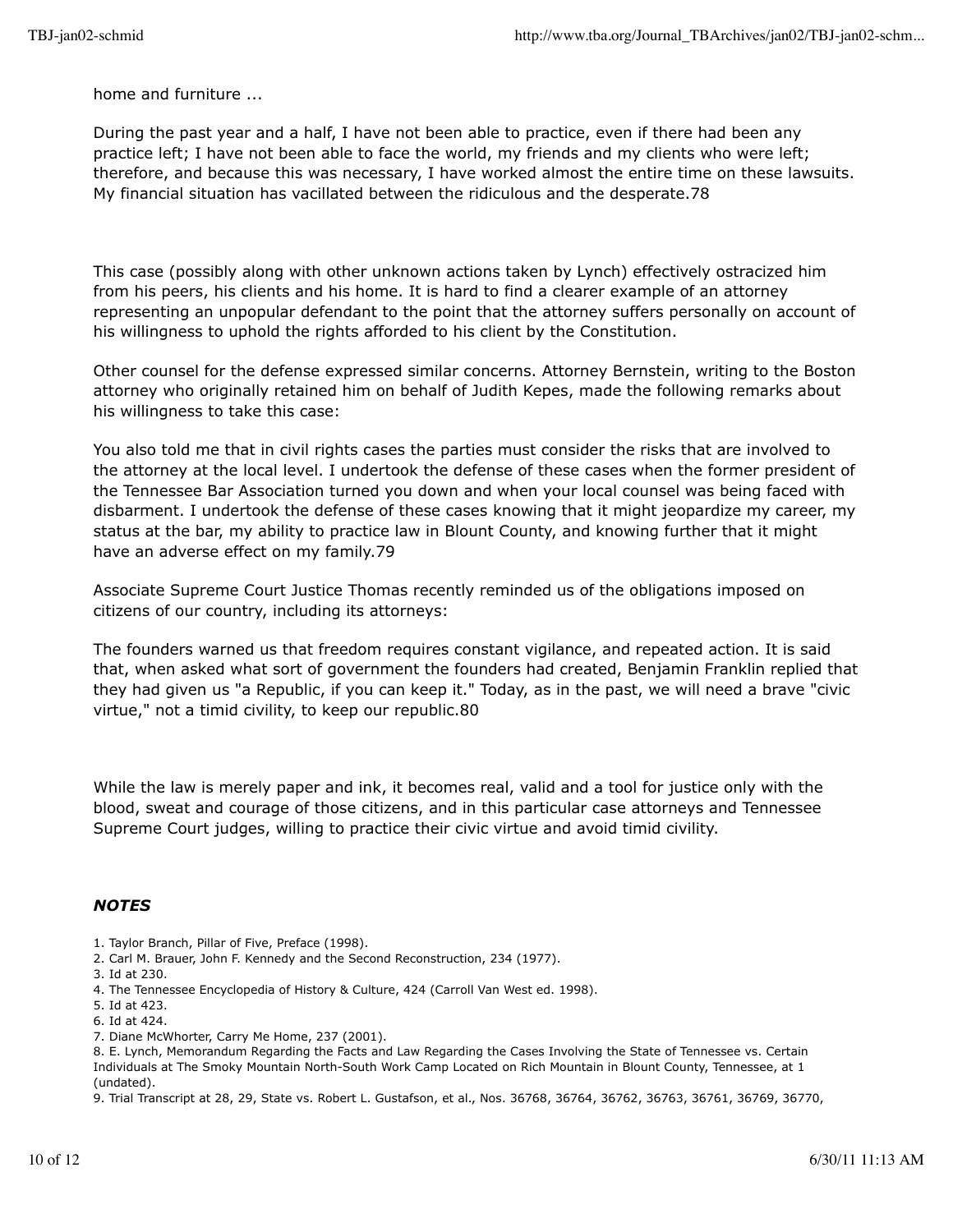36767 (Blount County General Sessions Court); Nos. 36765, 36766 (Blount County Juvenile Court) (June 24, 1963). 10. Trial Transcript at 100, State vs. Gustafson, et al. (June 25, 1963). 11. Trial Transcript at 173, 174, State vs. Gustafson, et al. (June 25, 1963). 12. Id. at 91, 164. 13. Id. at 246. 14. Id. at 249. 15. Id. at 144. 16. E. Lynch, at 2 (undated). 17. Trial Transcript at 124, State vs. Gustafson, et al. (June 25, 1963). 18. Id. 19. Id. at 125. 20. Id. at 155. 21. Id. at 125. 22. Id. at 51, 55. 23. Id. at 29, 83. 24. Id. at 29. 25. Id. at 30, 31. 26. Id. at 64-65. 27. Id. at 67. 28. Id. 29. Id. at 65. 30. Id. at 81. 31. Id.at 32, 33. 32. Id. at 6. 33. Id. at 47. 34. Id. at 9. 35. Id. at 171. 36. Id. at 241. 37. Id. at 7. 38. Id. at 4-6. 39. Id. at 241. 40. Knoxville Journal, June 25, 1963, at 1, col. 5. 41. Trial Transcript at 3, 4, State vs. Gustafson, et al. (June 24, 1963). 42. Id. at 40-43. 43. Id. at 67. 44. Id. at 9. 45. Id. at 135. 46. Id. at 243. 47. Id. at 58, 59. 48. Id. at 38. 49. Id. at 43. 50. Id. at 205-206. 51. Id. at 278. 52. Id. at 280. 53. Id. at 282. 54. Id. at 283. 55. Petitioner's Supreme Court Petition for Writ of Error at 4, Kepes, et al., vs. State. 56. Letter from Bernard E. Bernstein to Gerald A. Berlin (May 28, 1965). 57. Petitioner's Supreme Court Petition for Writ of Error at 3, Kepes, et al., vs. State. 58. Id. at 23. 59. Order of Dismissal, State vs. Gustafson, et al. (December 6, 1965). 60. Trial Transcript at 4, State vs. Gustafson, et al. (June 24, 1963). 61. The Highlander Maryville Case at 5 (undated). 62. Trial Transcript at 277, State vs. Gustafson, et al. (June 25 1963). 63. Id. at 73. 64. Id. at 77. 65. Id. at 88. 66. Id. at 89. 67. Id. at 89-90. 68. Id. at 262-263. 69. Id. at 164. 70. Id. at 183. 71. Id. at 74. 72. Id. at 264-265. 73. Id. at 265. 74. Id. at 265.